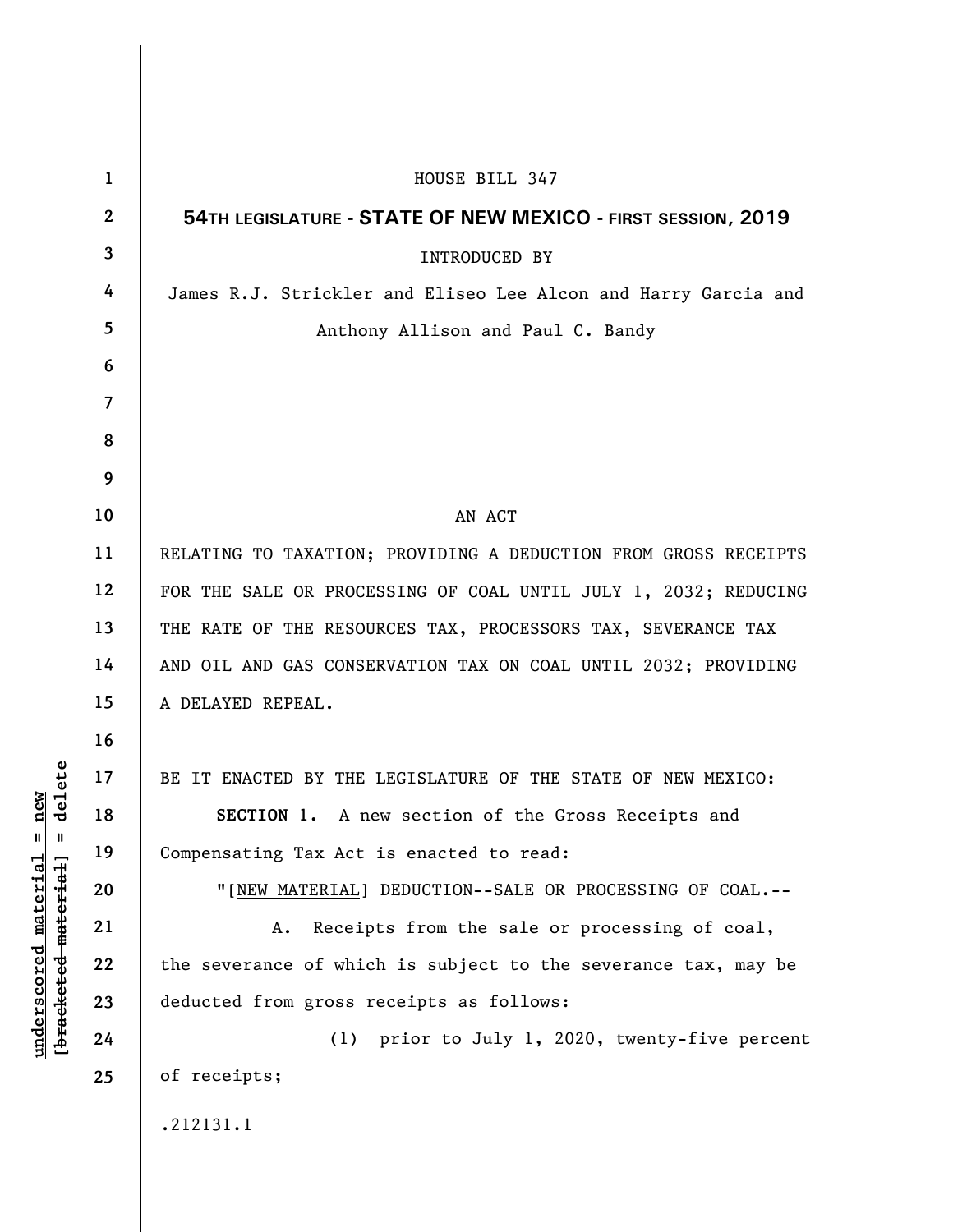**1 2 3 4 5 6 7 8 9 10 11 12 13 14 15 16 17 18 19 20 21 22 23 24 25**  (2) beginning July 1, 2020 and prior to July 1, 2021, fifty percent of receipts; and (3) beginning July 1, 2021 and prior to July 1, 2032, seventy-five percent of receipts. B. A taxpayer allowed a deduction pursuant to this section shall report the amount of the deduction separately in a manner required by the department. C. The department shall compile an annual report on the deduction provided by this section that shall include the number of taxpayers that claimed the deduction, the aggregate amount of deductions claimed and any other information necessary to evaluate the effectiveness of the deduction. The department shall present the annual report to the revenue stabilization and tax policy committee and the legislative finance committee with an analysis of the cost and benefit to the state of the deduction." **SECTION 2.** Section 7-25-4 NMSA 1978 (being Laws 1999, Chapter 177, Section 2) is amended to read: "7-25-4. RATE AND MEASURE OF TAX--DENOMINATION AS "RESOURCES TAX".-- A. For the privilege of severing natural resources, there is imposed on  $[\frac{any}{})$  a severer of natural resources in New Mexico an excise tax at the following rates on the taxable value of the natural resources: (1) all natural resources except potash,  $[and]$ 

.212131.1

 $\frac{1}{2}$  bracketed material = delete **[bracketed material] = delete**  $underscored material = new$ **underscored material = new**

 $- 2 -$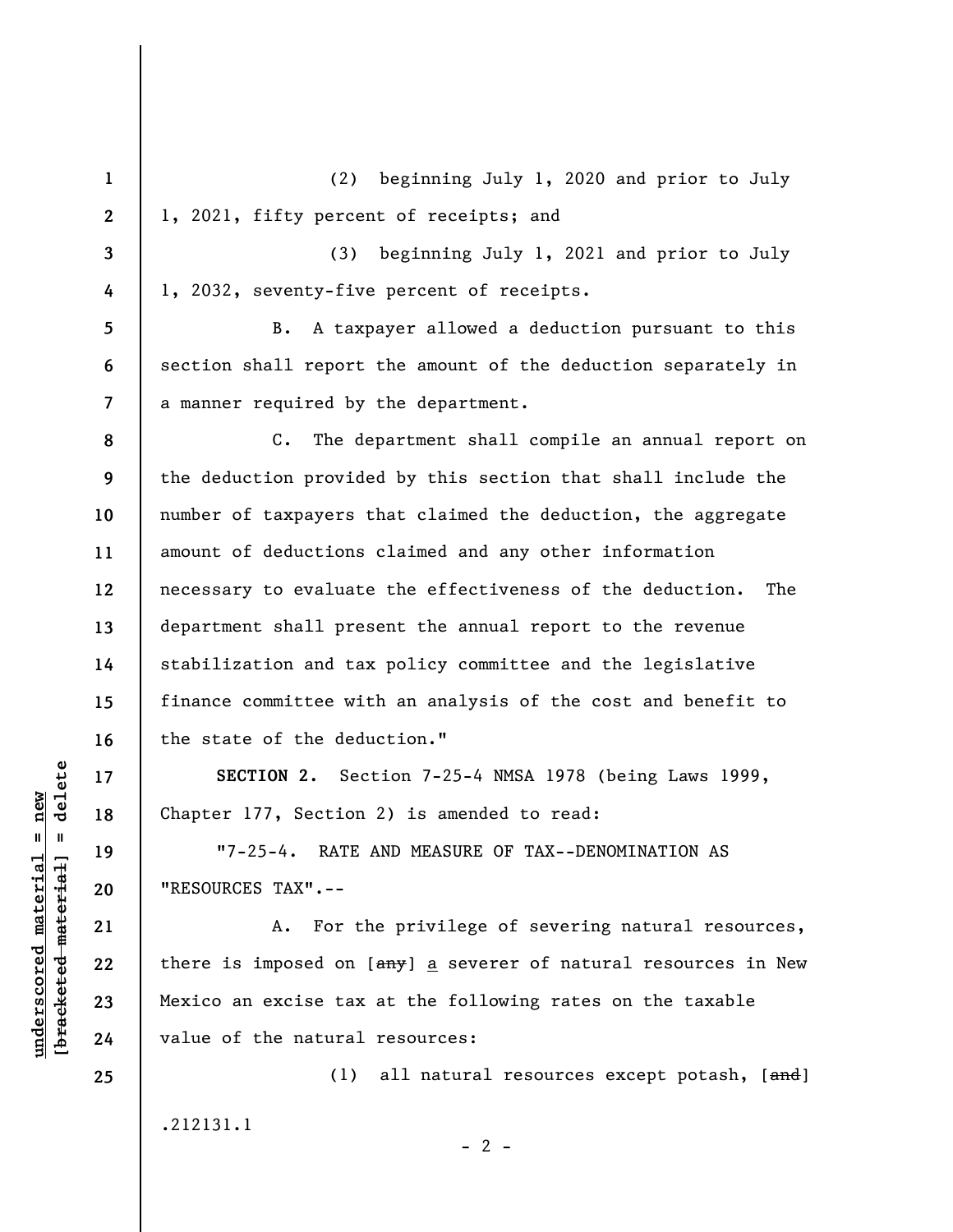| $\mathbf{1}$     | molybdenum [three fourths of one] and coal, three-fourths   |
|------------------|-------------------------------------------------------------|
| $\boldsymbol{2}$ | percent;                                                    |
| 3                | (2) potash, [one half of one] one-half                      |
| 4                | percent; [and]                                              |
| 5                | (3) molybdenum, [one eighth of one] one-eighth              |
| 6                | percent; and                                                |
| 7                | $(4)$ coal:                                                 |
| 8                | (a) prior to July 1, 2020, five thousand                    |
| 9                | six hundred twenty-five ten-thousandths percent;            |
| 10               | (b) beginning July 1, 2020 and prior to                     |
| 11               | July 1, 2021, three thousand seven hundred fifty ten-       |
| 12               | thousandths percent;                                        |
| 13               | (c) beginning July 1, 2021 and prior to                     |
| 14               | July 1, 2032, one thousand eight hundred seventy-five ten-  |
| 15               | thousandths percent; and                                    |
| 16               | (d) on and after July 1, 2032, three-                       |
| 17               | fourths percent.                                            |
| 18               | The tax imposed by this section shall be<br><b>B.</b>       |
| 19               | referred to as the "resources tax"."                        |
| 20               | SECTION 3. Section 7-25-5 NMSA 1978 (being Laws 1999,       |
| 21               | Chapter 177, Section 4) is amended to read:                 |
| 22               | "7-25-5. RATE AND MEASURE OF TAX--DENOMINATION AS           |
| 23               | "PROCESSORS TAX".--                                         |
| 24               | A. For the privilege of processing natural                  |
| 25               | resources, there is imposed on [any] a processor of natural |
|                  | .212131.1                                                   |
|                  | $-3-$                                                       |
|                  |                                                             |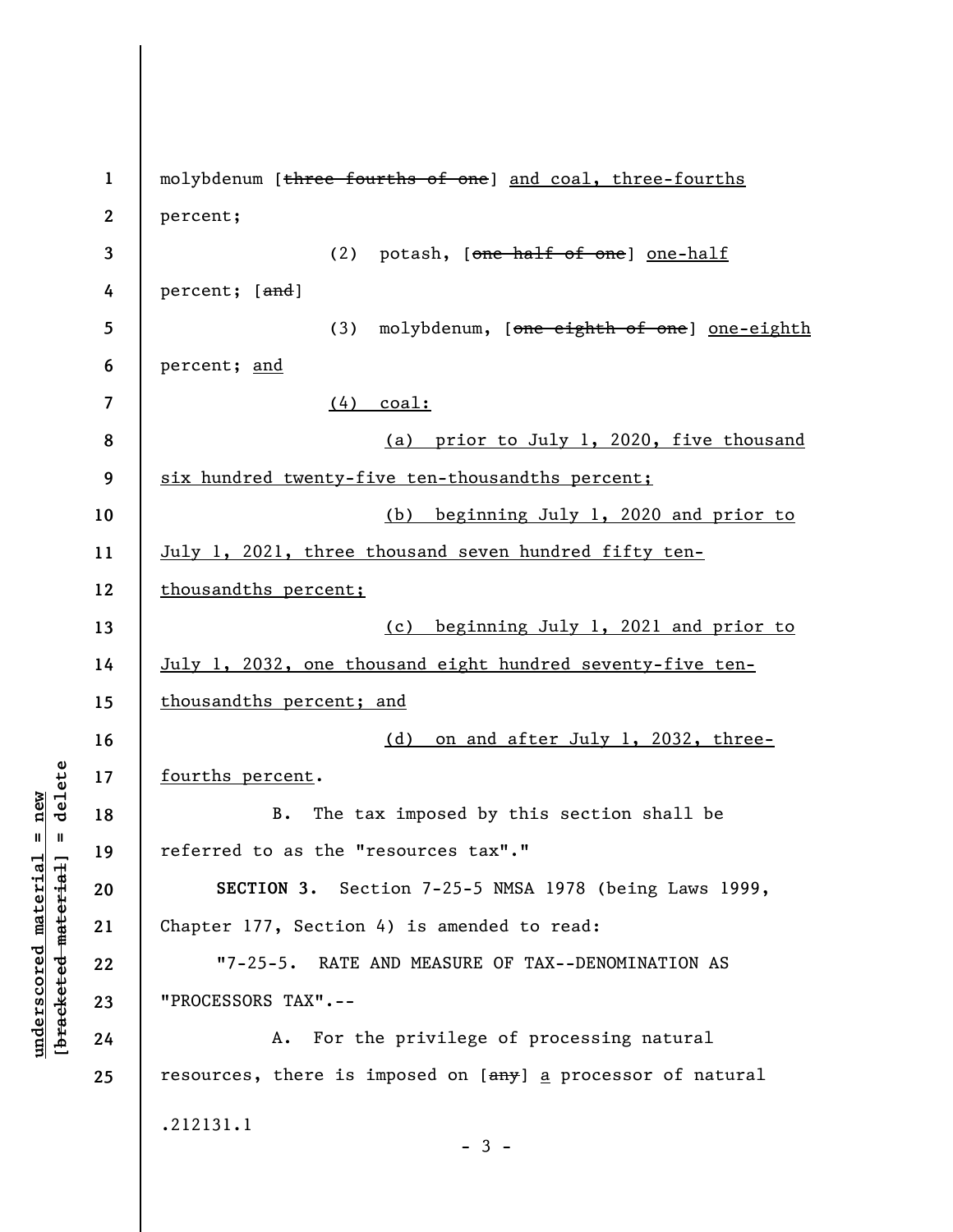| $\mathbf{1}$ | resources in New Mexico an excise tax at the following rates on |
|--------------|-----------------------------------------------------------------|
| $\mathbf{2}$ | the taxable value of the natural resources:                     |
| 3            | (1) all natural resources except timber,                        |
| 4            | potash, [and] molybdenum and coal, three-fourths [of one]       |
| 5            | percent;                                                        |
| 6            | (2)<br>timber, three-eighths [of one] percent;                  |
| 7            | potash, one-eighth [of one] percent; [and]<br>(3)               |
| 8            | (4)<br>molybdenum, one-eighth [of one] percent;                 |
| 9            | and                                                             |
| 10           | $(5)$ coal:                                                     |
| 11           | (a) prior to July 1, 2020, five thousand                        |
| 12           | six hundred twenty-five ten-thousandths percent;                |
| 13           | (b) beginning July 1, 2020 and prior to                         |
| 14           | July 1, 2021, three thousand seven hundred fifty ten-           |
| 15           | thousandths percent;                                            |
| 16           | (c) beginning July 1, 2021 and prior to                         |
| 17           | July 1, 2032, one thousand eight hundred seventy-five ten-      |
| 18           | thousandths percent; and                                        |
| 19           | (d) on and after July 1, 2032, three-                           |
| 20           | fourths percent.                                                |
| 21           | The tax imposed by this section shall be<br>B.                  |
| 22           | referred to as the "processors tax"."                           |
| 23           | SECTION 4. Section 7-26-6 NMSA 1978 (being Laws 1982,           |
| 24           | Chapter 77, Section 1, as amended) is amended to read:          |
| 25           | "7-26-6. SEVERANCE TAX ON COAL--SURTAX.--                       |
|              | .212131.1                                                       |
|              | $-4 -$                                                          |

 $[**bracket eted metert et**] = **del et e**$ **[bracketed material] = delete**  $underscored material = new$ **underscored material = new**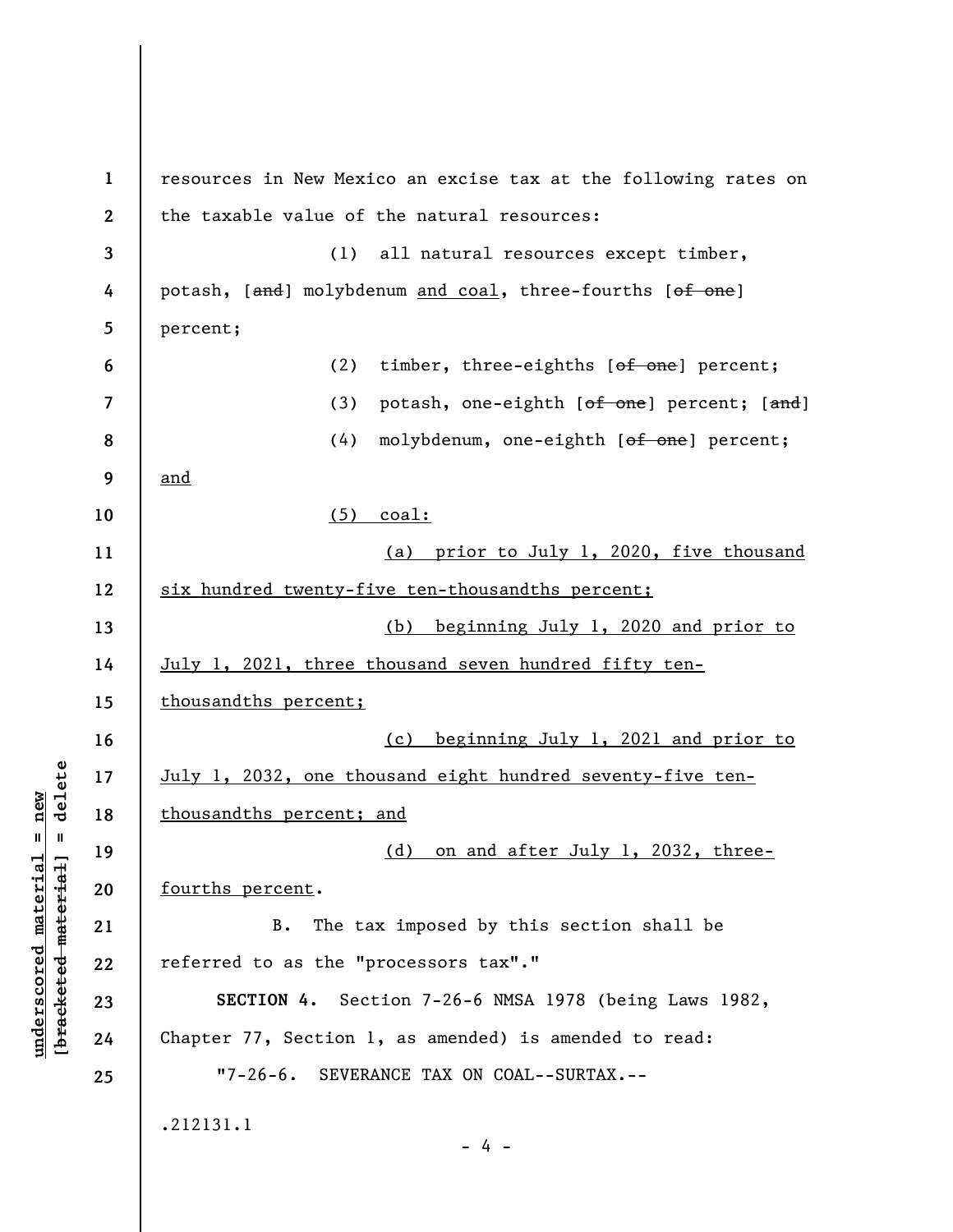| $\mathbf{1}$     | The severance tax on coal is measured by the<br>Α.             |
|------------------|----------------------------------------------------------------|
| $\boldsymbol{2}$ | quantity of coal severed and saved. The taxable event is sale, |
| 3                | transportation out of New Mexico or consumption of the coal,   |
| 4                | whichever first occurs. Upon each short ton (two thousand      |
| 5                | pounds) of coal severed and saved, there shall be imposed on   |
| 6                | the severer a severance tax. For the period commencing on July |
| $\overline{7}$   | 1, 1982, the severance tax rate shall be:                      |
| 8                | surface coal:<br>(1)                                           |
| 9                | (a) prior to July 1, 2020, forty-two and                       |
| 10               | ninety-five hundredths cents (\$.4295);                        |
| 11               | (b) beginning July 1, 2020 and prior to                        |
| 12               | July 1, 2021, twenty-eight and one-half cents (\$.285);        |
| 13               | (c) beginning July 1, 2021 and prior to                        |
| 14               | July 1, 2032, fourteen and one-fourth cents (\$.1425); and     |
| 15               | on and after July 1, 2032, fifty-<br>(d)                       |
| 16               | seven cents $(\$.57)$ ; and                                    |
| 17               | (2)<br>underground coal:                                       |
| 18               | (a) prior to July 1, 2020, forty-one and                       |
| 19               | <u>one-fourth cents (\$.4125);</u>                             |
| 20               | (b) beginning July 1, 2020 and prior to                        |
| 21               | July 1, 2021, twenty-seven and one-half cents (\$.275);        |
| 22               | (c) beginning July 1, 2021 and prior to                        |
| 23               | July 1, 2032, thirteen and three-fourths cents (\$.1375); and  |
| 24               | (d) on and after July 1, 2032, fifty-                          |
| 25               | five cents $(\$.55)$ .                                         |
|                  | .212131.1                                                      |
|                  | $-5 -$                                                         |

**underscored material = new [bracketed material] = delete**

 $[**bracket eted metert et**] = **del et e**$  $underscored material = new$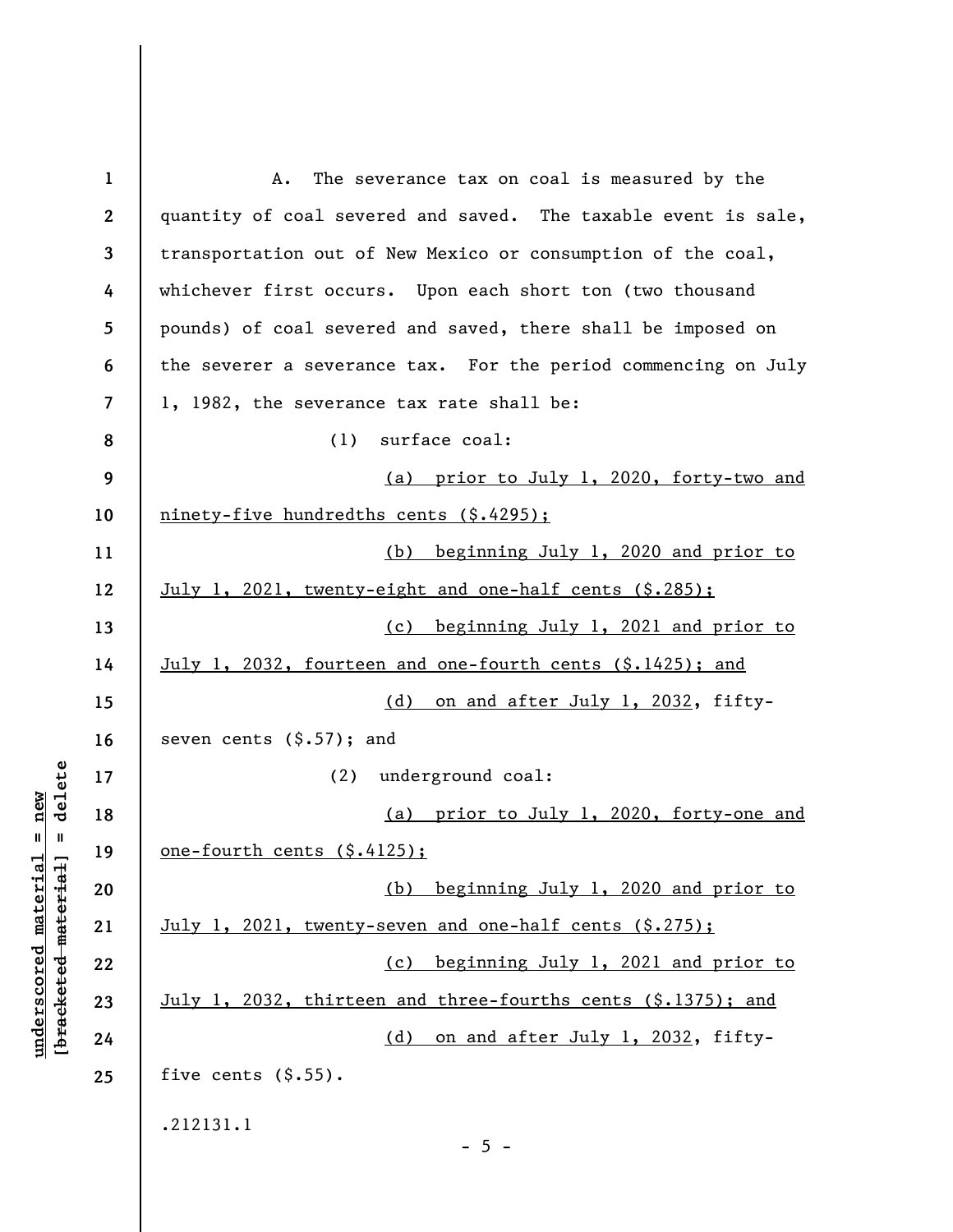B. The severance tax on coal shall be increased by a surtax, hereby imposed. The surtax shall be imposed on the unit of quantity of such product or natural resource at the following rates:

(1) surface coal, sixty cents (\$.60); and (2) underground coal, fifty-eight cents  $(5.58)$ .

C. The surtax rate on coal shall be increased on July 1, 1994 and on July 1 of each succeeding year by an amount equal to the product of the dollar amount of the severance tax imposed on each ton of coal by a percentage equal to the percentage rise in the producer price index for coal from the calendar year 1992 to the calendar year just prior to the year in which the surtax rates are computed, but in no case shall the surtax rate be decreased. The rates so computed shall be computed by the department in April of 1994 and in April of each year thereafter and published on or before May 1, 1994 and on or before May 1 of each year thereafter.

D. If the producer price index for coal is substantially revised or if the base year used as an index of one hundred is changed, the department shall make an adjustment in the percentage used to compute the surtax rates that would produce results equivalent, as nearly as possible, to those that would have been obtained if the producer price index for coal had not been so revised or if the base year had not been

 $- 6 -$ 

.212131.1

 $\frac{1}{2}$  bracketed material = delete **[bracketed material] = delete**  $underscored material = new$ **underscored material = new**

**1** 

**2** 

**3** 

**4** 

**5** 

**6** 

**7** 

**8** 

**9** 

**10** 

**11** 

**12** 

**13** 

**14** 

**15** 

**16** 

**17** 

**18** 

**19** 

**20** 

**21** 

**22** 

**23** 

**24** 

**25**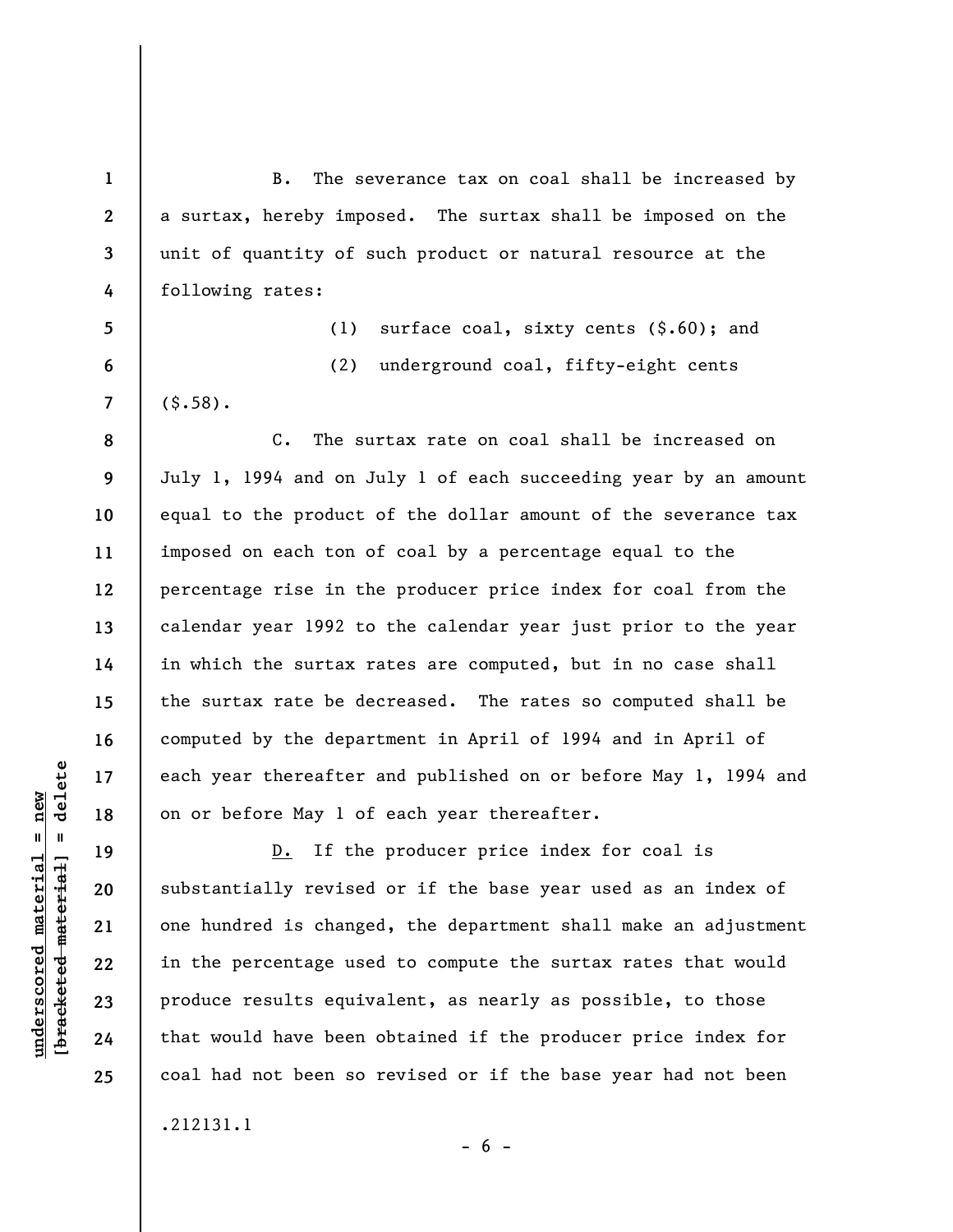**1 2 3 4 5 6 7 8 9 10 11 12 13 14 15 16 17 18 19 20 21 22 23 24 25**  changed. If this index ceases to become available, then a comparable index based upon changes in the price of coal shall be adopted by the department by regulation.  $[\frac{D-1}{2}]$  E. As used in this section: (1) "producer price index for coal" means the commodity code 05-1 as reported annually by the bureau of labor statistics at the United States department of labor in [their] its annual producer price indexes data; (2) "surface coal" means coal that is severed using surface mining methods; (3) "surface mining" means the extraction of coal from the earth by removing the material overlying a coal seam and then removing the coal by common methods, including [but not limited to] contour mining, strip mining, mountain top removal mining, box cut mining, open pit mining and area mining; and (4) "underground coal" means all coal that is not surface coal." **SECTION 5.** Section 7-30-4 NMSA 1978 (being Laws 1959, Chapter 53, Section 4, as amended) is amended to read: "7-30-4. OIL AND GAS CONSERVATION TAX LEVIED--COLLECTED BY DEPARTMENT--RATE--INTEREST OWNER'S LIABILITY TO STATE-- INDIAN LIABILITY.-- A. There is levied and shall be collected by the department a tax on all products that are severed and sold. .212131.1 - 7 -

**underscored material = new [bracketed material] = delete**

 $\frac{1}{2}$  intereted material = delete  $underscored material = new$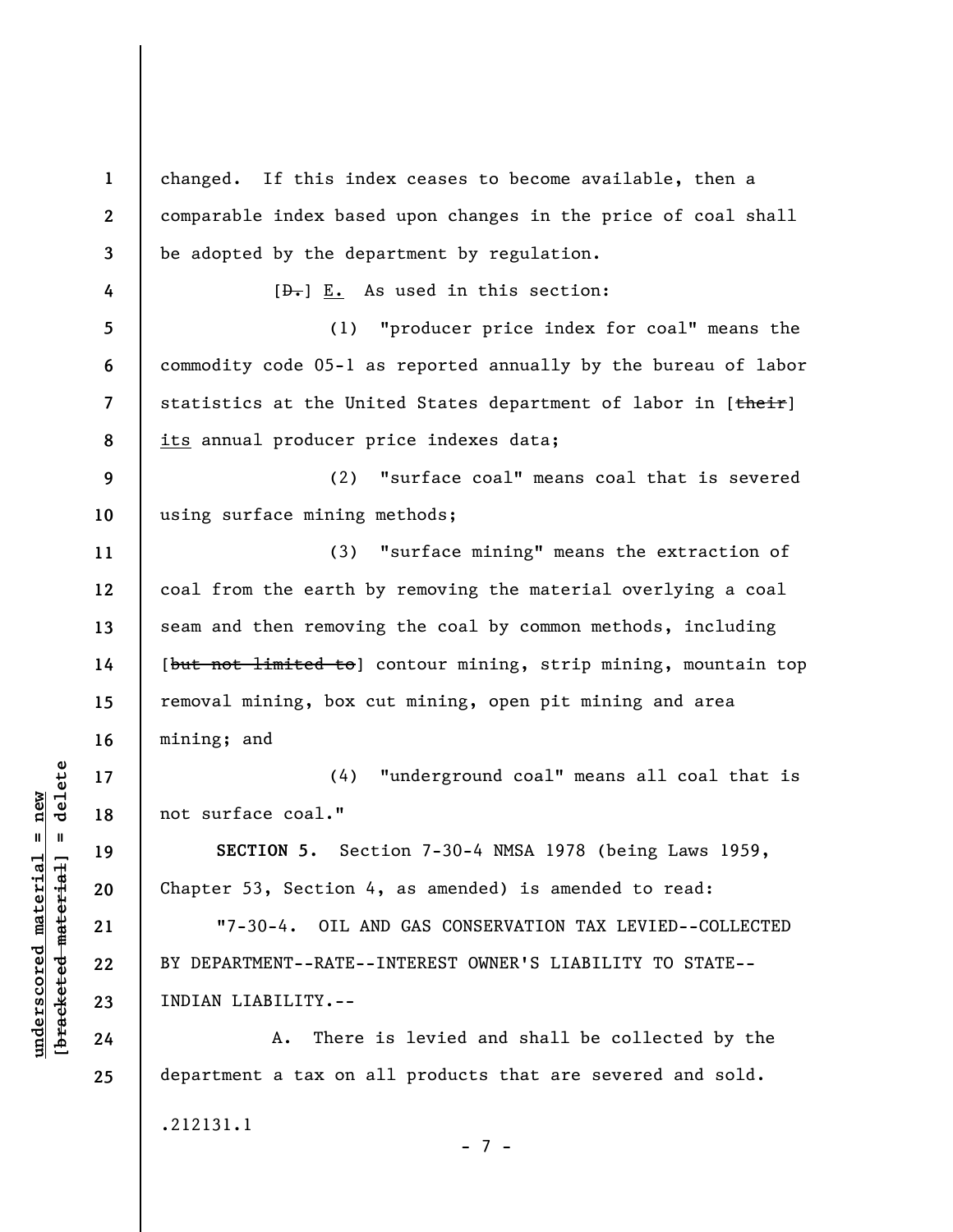**1 2 3 4 5 6 7 8 9 10 11 12 13 14 15 16 17 18 19 20 21 22 23 24 25**  The measure and rate of the tax shall be: (1) nineteen-hundredths percent of the taxable value of sold products, except coal; and (2) the following percentages of the taxable value of sold coal: (a) prior to July 1, 2020, one thousand four hundred twenty-five ten-thousandths percent; (b) beginning July 1, 2020 and prior to July 1, 2021, ninety-five thousandths percent; (c) beginning July 1, 2021 and prior to July 1, 2032, four hundred seventy-five ten-thousandths percent; and (d) on and after July 1, 2032, nineteenhundredths percent. B. Every interest owner shall be liable for [this] the tax to the extent of the owner's interest in the value of the products or to the extent of the owner's interest as may be measured by the value of the products. An Indian nation, tribe [<del>Indian</del>] or pueblo [<del>or Indian</del>] shall be liable for this tax to the extent authorized or permitted by law.  $[B<sub>1</sub>]$  C. When the average price of west Texas intermediate crude in the previous quarter exceeds seventy dollars (\$70.00) per barrel, an additional tax to that provided pursuant to Subsection A of this section is levied and shall be collected by the department on oil that is severed and sold in .212131.1 - 8 -

**underscored material = new [bracketed material] = delete**

 $\frac{1}{2}$  bracketed material = delete  $underscored material = new$